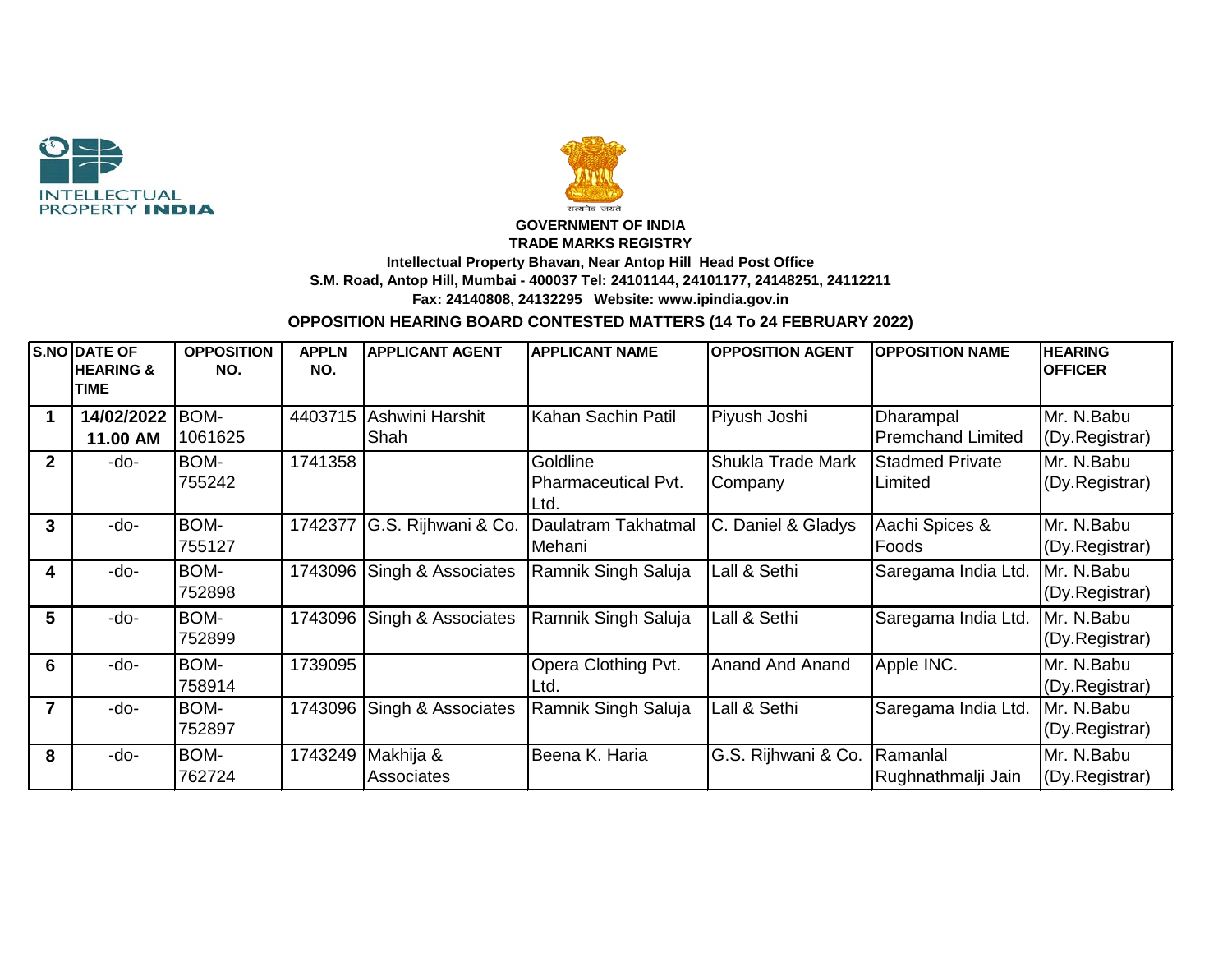| 9  | -do-       | BOM-<br>752885 |         | 1742332 W.S. Kane & Co.     | H.& R. Johnson (India) Anand And Anand<br>Limited |                                      | Masonite<br>International  | Mr. N.Babu<br>(Dy.Registrar) |
|----|------------|----------------|---------|-----------------------------|---------------------------------------------------|--------------------------------------|----------------------------|------------------------------|
|    |            |                |         |                             |                                                   |                                      | Corporation                |                              |
| 10 | -do-       | BOM-           |         | 1744889 Crawford Bayley &   | <b>Thunderbird Resorts</b>                        | The Acme Company                     | <b>Mount Shivalik IND</b>  | Mr. N.Babu                   |
|    |            | 760501         |         | Co.                         | INC.                                              |                                      | Ltd.                       | (Dy.Registrar)               |
| 11 | -do-       | BOM-           | 1744025 | A.G. Mahajan & Co.          | <b>Vilas Nemichand Jain</b>                       | Krishna & Saurastri                  | <b>Pidilite Industries</b> | Mr. N.Babu                   |
|    |            | 760304         |         |                             |                                                   |                                      | Limited                    | (Dy.Registrar)               |
| 12 | -do-       | BOM-           |         | 1741764 Krislaw Consultants | <b>Pramod Keshavlal</b>                           | Tradesafe                            | <b>Magnetic Industries</b> | Mr. N.Babu                   |
|    |            | 760511         |         |                             | Panchal                                           |                                      | Limited                    | (Dy.Registrar)               |
| 13 | -do-       | BOM-           | 1746262 |                             | Prashant H. Patil                                 | Lalji Advocates                      | Pacific Development        | Mr. N.Babu                   |
|    |            | 774088         |         |                             |                                                   |                                      | Corporation Ltd.           | (Dy.Registrar)               |
|    |            | <b>BOM-</b>    |         |                             |                                                   |                                      |                            | Mr. N.Babu                   |
| 14 | -do-       | 753256         | 1742190 |                             | <b>Texmo Pipes And</b><br><b>Product Limited</b>  | <b>Anand And Anand</b>               | <b>Texmo Industries</b>    | (Dy.Registrar)               |
| 15 | -do-       | BOM-           |         | 1740102 Grace Consultancy   | <b>Preetam Shantilal</b>                          | <b>Anand And Anand</b>               | Jewelex India Pvt.         | Mr. N.Babu                   |
|    |            | 758911         |         | <b>And Services</b>         | Sosodia                                           |                                      | Ltd.                       | (Dy.Registrar)               |
|    |            |                |         |                             |                                                   |                                      |                            |                              |
| 16 | -do-       | BOM-           | 1739148 |                             | <b>My Dreams Concept</b>                          | <b>Anand And Anand</b>               | <b>Career Launcher</b>     | Mr. N.Babu                   |
|    |            | 752831         |         |                             | Info Pvt. Ltd.                                    |                                      | India Ltd.                 | (Dy.Registrar)               |
| 17 | 15/02/2022 | BOM-           | 1486598 | Manisha Verma               | Rajkumar Gupta                                    | <b>Anand And Anand</b>               | Aggarwal Zarda             | Mr. N.Babu                   |
|    | 11.00 AM   | 758913         |         | Advocates & Co.             |                                                   |                                      | Factory Pvt. Ltd.          | (Dy.Registrar)               |
| 18 | -do-       | BOM-           | 1486306 | Makhija &                   | Mahesh Kukdeja                                    | S.K. Agarwal & Co.                   | <b>Oswal Traders &amp;</b> | Mr. N.Babu                   |
|    |            | 756934         |         | <b>Associates</b>           |                                                   |                                      | Travels (P) Ltd.           | (Dy.Registrar)               |
| 19 | -do-       | BOM-           | 1490157 | Makhija &                   | Santosh v Shetty                                  | Arora Registration                   | Harvest India              | Mr. N.Babu                   |
|    |            | 737735         |         | Associates                  |                                                   | Service                              |                            | (Dy.Registrar)               |
| 20 | -do-       | <b>BOM-</b>    | 1488179 | Arjun T. Bhagat &           | <b>Tata Chemicals</b>                             | M.K. arora,                          | <b>Kisan Foodder Mills</b> | Mr. N.Babu                   |
|    |            | 752916         |         | Co.                         | Limited                                           | Advocate                             | Pvt. Ltd.                  | (Dy.Registrar)               |
| 21 | -do-       | BOM-           | 1487737 | G.S. Rijhwani & Co.         | Ramanlal                                          | Sushant M. Singh & Hindustan Pencils |                            | Mr. N.Babu                   |
|    |            | 758381         |         |                             | Raghunathmalji Jain                               | Associates                           | <b>Private Ltd</b>         | (Dy.Registrar)               |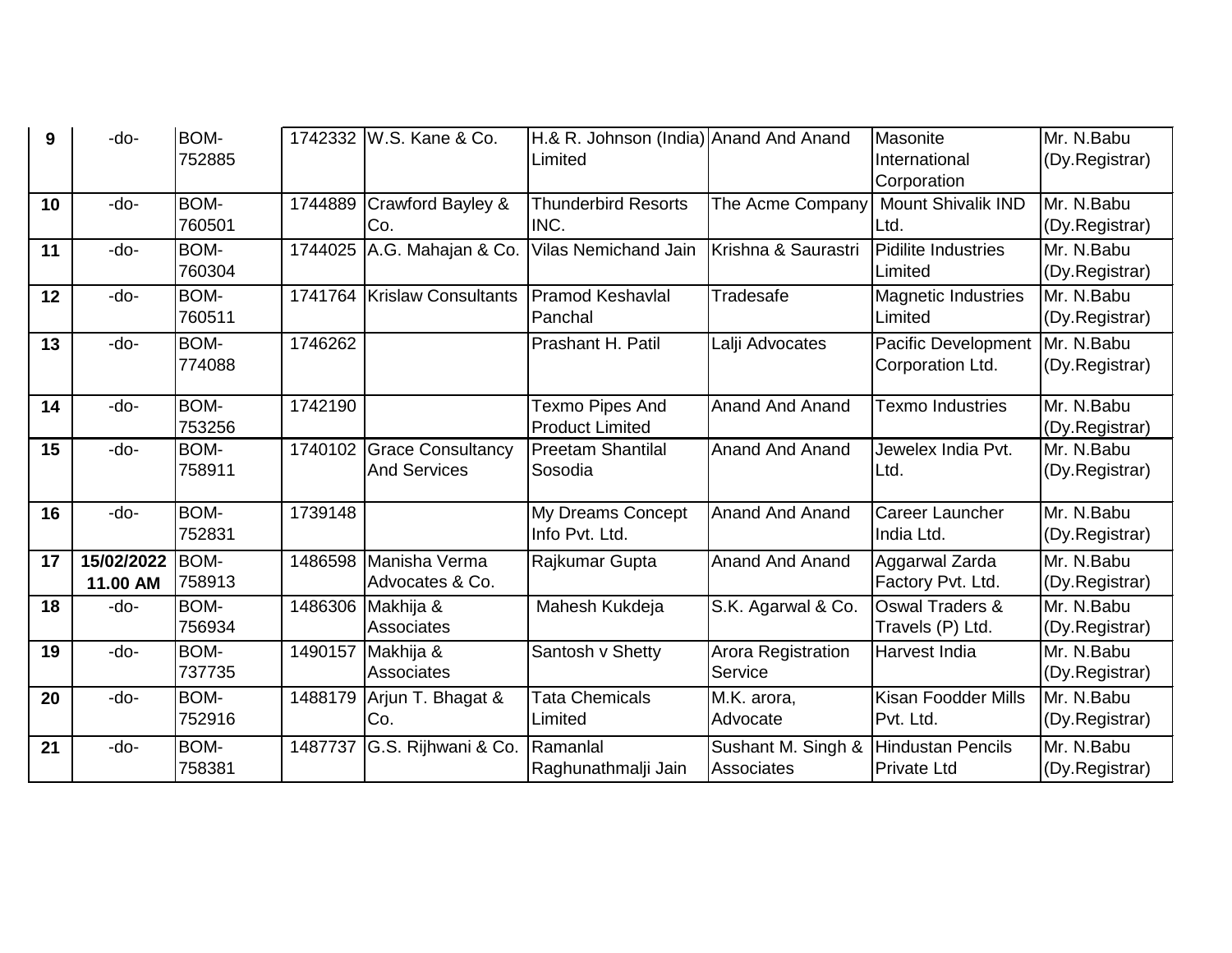| 22 | -do- | BOM-   | 1486837 | Arjun T. Bhagat & | <b>Feroz Abdul Razak</b>   | Loyal Registration           | Sujal Foods Pvt. Ltd.          | Mr. N.Babu     |
|----|------|--------|---------|-------------------|----------------------------|------------------------------|--------------------------------|----------------|
|    |      | 821560 |         | Co.               | Allana                     | <b>Services</b>              |                                | (Dy.Registrar) |
| 23 | -do- | BOM-   | 1487079 | Makhija &         | Rashmi Sawant              |                              | <b>Bikanervala Foods</b>       | Mr. N.Babu     |
|    |      | 756574 |         | Associates        |                            |                              |                                | (Dy.Registrar) |
| 24 | -do- | BOM-   | 1485696 |                   | <b>VHB Life Sciences</b>   | Puthran &                    | <b>Biocon Limited</b>          | Mr. N.Babu     |
|    |      | 758526 |         |                   | Ltd.                       | Associates                   |                                | (Dy.Registrar) |
| 25 | -do- | BOM-   | 1485304 |                   | <b>Kingston Properties</b> | The Acme Company EIH Limited |                                | Mr. N.Babu     |
|    |      | 729582 |         |                   | Pvt. Ltd.                  |                              |                                | (Dy.Registrar) |
| 26 | -do- | BOM-   | 1483570 | Vishesh &         | Cachet                     | Lall Lahiri And              | <b>Novartis Vaccines &amp;</b> | Mr. N.Babu     |
|    |      | 724113 |         | Associates        | Pharmaceuticals Pvt.       | Salhotra                     | Diagnostics Ltd.               | (Dy.Registrar) |
|    |      |        |         |                   | Ltd.                       |                              |                                |                |
| 27 | -do- | BOM-   | 1486356 |                   | Clean Coats Pvt. Ltd.      | Lall Lahiri And              | J And P Coats Ltd.             | Mr. N.Babu     |
|    |      | 717908 |         |                   |                            | Salhotra                     |                                | (Dy.Registrar) |
| 28 | -do- | BOM-   | 1482746 |                   | Ashwin L. Gogari           | The Kottay                   | <b>Harish Kumar</b>            | Mr. N.Babu     |
|    |      | 774648 |         |                   |                            |                              |                                | (Dy.Registrar) |
| 29 | -do- | BOM-   | 1482741 |                   | Ashwin L. Gogari           | Delhi Registration           | J.K. Oil Industries            | Mr. N.Babu     |
|    |      | 759484 |         |                   |                            | <b>Services</b>              |                                | (Dy.Registrar) |
| 30 | -do- | BOM-   | 1481410 |                   | <b>Reliance Industries</b> | Lall Lahiri And              | Whirlpool Of India             | Mr. N.Babu     |
|    |      | 739444 |         |                   | Limited                    | Salhotra                     | Limited                        | (Dy.Registrar) |
| 31 | -do- | BOM-   | 1492251 |                   | <b>Prism Life Sciences</b> | Loyal Registration           | Lotus Herbals Ltd.             | Mr. N.Babu     |
|    |      | 759826 |         |                   | Ltd.                       | <b>Services</b>              |                                | (Dy.Registrar) |
| 32 | -do- | BOM-   | 1481413 |                   | <b>Reliance Industries</b> | Thakker & Thakker            | <b>Wolverine World</b>         | Mr. N.Babu     |
|    |      | 759456 |         |                   | Limited                    |                              | <b>Wide INC</b>                | (Dy.Registrar) |
| 33 | -do- | BOM-   | 1492241 |                   | <b>Prism Life Sciences</b> | D.P. Ahuja & Co.             | Solvay Pharma India            | Mr. N.Babu     |
|    |      | 761213 |         |                   | Ltd.                       |                              | Ltd.                           | (Dy.Registrar) |
| 34 | -do- | BOM-   | 1491260 |                   | Anil M. Shah               | Rao And Rao                  | <b>Normak Fashions</b>         | Mr. N.Babu     |
|    |      | 718283 |         |                   |                            |                              | Pvt. Ltd.                      | (Dy.Registrar) |
| 35 | -do- | BOM-   | 1488902 |                   | <b>Macleods</b>            | R.R. Shah & Co.              | Torrent                        | Mr. N.Babu     |
|    |      | 751668 |         |                   | Pharmaceuticals Ltd.       |                              | Pharmaceuticals Ltd.           | (Dy.Registrar) |
|    |      |        |         |                   |                            |                              |                                |                |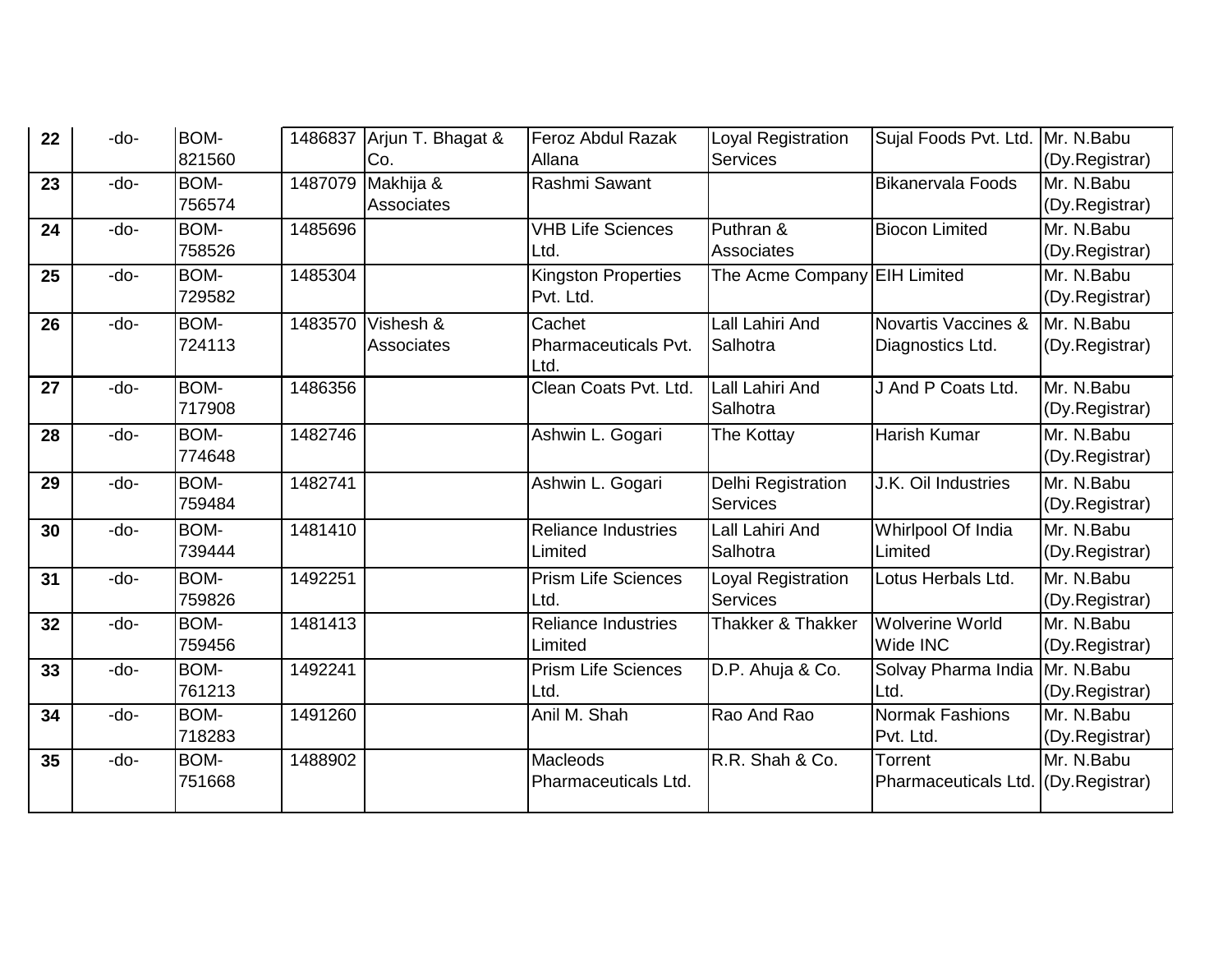| 36 | -do-       | <b>BOM-</b>    | 1494383 |                     | <b>Reliance Blue Magic</b>          | Prathiba M Singh,         | Dish TV India Ltd.       | Mr. N.Babu     |
|----|------------|----------------|---------|---------------------|-------------------------------------|---------------------------|--------------------------|----------------|
|    |            | 739706         |         |                     | <b>Private Limited</b>              | Advocate                  |                          | (Dy.Registrar) |
| 37 | -do-       | <b>BOM-</b>    | 1492383 |                     | <b>Herbal Dream</b>                 | <b>Anand And Anand</b>    | Syngenta                 | Mr. N.Babu     |
|    |            | 755357         |         |                     | <b>Ayurveda Creations</b>           |                           | <b>Participations AG</b> | (Dy.Registrar) |
|    |            |                |         |                     | Pvt. Ltd.                           |                           |                          |                |
| 38 | -do-       | BOM-           | 1494368 |                     | Reliance Blue Magic                 | Prathiba M Singh,         | Dish TV India Ltd.       | Mr. N.Babu     |
|    |            | 762287         |         |                     | <b>Private Limited</b>              | Advocate                  |                          | (Dy.Registrar) |
| 39 | -do-       | BOM-           | 1493074 |                     | Empire Industries Ltd.              | <b>Delhi Registration</b> | Panchnathan              | Mr. N.Babu     |
|    |            | 758501         |         |                     |                                     | <b>Services</b>           | Company                  | (Dy.Registrar) |
| 40 | 16/02/2022 | BOM-           | 1710620 | Sanjeev Niphadkar   | Panchaganga Seeds                   | Makhija &                 | Shree Panchganga         | Mr. N.Babu     |
|    | 11.00 AM   | 758958         |         | & Associates        | Pvt. Ltd.                           | <b>Associates</b>         | Agro Impex Pvt. Ltd.     | (Dy.Registrar) |
|    |            |                |         |                     |                                     |                           |                          |                |
| 41 | -do-       | BOM-           | 1709973 | Rakesh Soni         | Sanjay Kumar Sharma P.K. Arora      |                           | Prabhat Gudakhu          | Mr. N.Babu     |
|    |            | 752922         |         |                     |                                     |                           | Factory                  | (Dy.Registrar) |
| 42 | -do-       | BOM-           | 1710621 | Sanjeev Niphadkar   | Panchaganga Seeds                   | Makhija &                 | Shree Panchganga         | Mr. N.Babu     |
|    |            | 758957         |         | & Associates        | Pvt. Ltd.                           | <b>Associates</b>         | Agro Impex Pvt. Ltd.     | (Dy.Registrar) |
| 43 | -do-       | <b>BOM-</b>    | 1732353 | International trade | Pantaloon Retail                    | <b>Prateek Kasliwal</b>   | Gupta Fabtex Pvt.        | Mr. N.Babu     |
|    |            | 749658         |         | <b>Marks Bureau</b> | (India) Limited                     |                           | Ltd.                     | (Dy.Registrar) |
| 44 | -do-       | BOM-           | 1711050 |                     | Pantaloon Retail                    | <b>Anand And Anand</b>    | <b>Central Retail</b>    | Mr. N.Babu     |
|    |            | 776691         |         |                     | (India) Limited                     |                           | Corporation Ltd.         | (Dy.Registrar) |
| 45 | -do-       | <b>BOM-</b>    | 1711049 |                     | Pantaloon Retail                    | <b>Anand And Anand</b>    | <b>Central Retail</b>    | Mr. N.Babu     |
|    |            | 776686         |         |                     | (India) Limited                     |                           | Corporation Ltd.         | (Dy.Registrar) |
|    |            |                |         |                     |                                     |                           |                          | Mr. N.Babu     |
| 46 | -do-       | BOM-<br>776687 | 1711049 |                     | Pantaloon Retail<br>(India) Limited | <b>Anand And Anand</b>    | <b>Central Retail</b>    |                |
|    |            |                |         |                     |                                     |                           | Corporation Ltd.         | (Dy.Registrar) |
| 47 | -do-       | <b>BOM-</b>    | 1711049 |                     | <b>Pantaloon Retail</b>             | <b>Anand And Anand</b>    | <b>Central Retail</b>    | Mr. N.Babu     |
|    |            | 776693         |         |                     | (India) Limited                     |                           | Corporation Ltd.         | (Dy.Registrar) |
| 48 | -do-       | <b>BOM-</b>    | 1711049 |                     | Pantaloon Retail                    | <b>Anand And Anand</b>    | <b>Central Retail</b>    | Mr. N.Babu     |
|    |            | 776688         |         |                     | (India) Limited                     |                           | Corporation Ltd.         | (Dy.Registrar) |
| 49 | -do-       | <b>BOM-</b>    | 1711022 |                     | Dharamshi M. Patel                  | <b>INTTL Advocare</b>     | Vov Cosmetics Co.        | Mr. N.Babu     |
|    |            | 750444         |         |                     |                                     |                           | Ltd.                     | (Dy.Registrar) |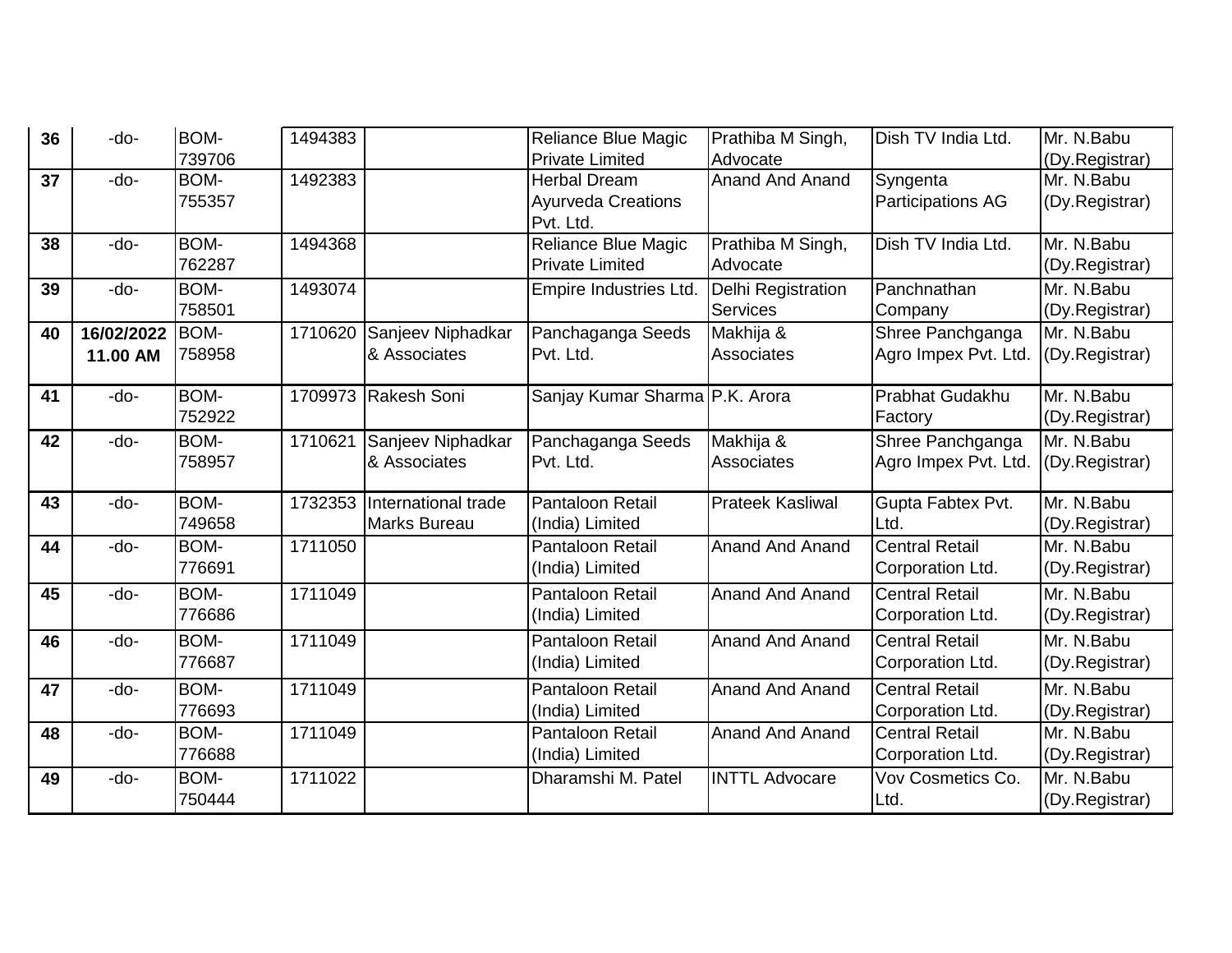| 50 | -do-       | BOM-   | 1732337 |                            | Mihir Prakash Shah                | <b>Shukla Trade Mark</b>   | <b>Stadmed Private</b>             | Mr. N.Babu     |
|----|------------|--------|---------|----------------------------|-----------------------------------|----------------------------|------------------------------------|----------------|
|    |            | 755245 |         |                            |                                   | Company                    | Limited                            | (Dy.Registrar) |
| 51 | 17/02/2022 | BOM-   | 1810167 |                            | Sun Pharma                        |                            | <b>Neon Laboratories</b>           | Mr. N.Babu     |
|    | 11.00 AM   | 796218 |         |                            | Laboratories Limited              |                            | Limited                            | (Dy.Registrar) |
| 52 | -do-       | BOM-   | 1810364 |                            | Nirmal Lifestyle Ltd.             | Depenning &                | Lifestyle International Mr. N.Babu |                |
|    |            | 795649 |         |                            |                                   | Depenning                  | $(P)$ Ltd.                         | (Dy.Registrar) |
|    |            | BOM-   |         | J.P. Associates            |                                   | Worldwide                  | <b>Alka Food Industries</b>        | Mr. N.Babu     |
| 53 | -do-       | 794647 | 1807579 | Advocate                   | Sanjay Gangwani                   |                            |                                    |                |
|    |            |        |         |                            |                                   | <b>Registration Bureau</b> |                                    | (Dy.Registrar) |
| 54 | -do-       | BOM-   | 1807408 | Anil Trade Mark            | <b>Bharti Agrawal</b>             | Kochhar & Co.              | <b>Five Star Health</b>            | Mr. N.Babu     |
|    |            | 810010 |         | Service                    |                                   |                            | Care LLP                           | (Dy.Registrar) |
| 55 | -do-       | BOM-   | 1807432 |                            | Hetalkumar M. Shah                | <b>Mangla Registration</b> | Filex Systems Pvt.                 | Mr. N.Babu     |
|    |            | 794671 |         |                            |                                   | Service                    | Ltd.                               | (Dy.Registrar) |
|    |            |        |         |                            |                                   |                            |                                    |                |
| 56 | -do-       | BOM-   | 1804547 | Nayan J. Rawal             | First Future Properties Puthran & |                            | Quikrete                           | Mr. N.Babu     |
|    |            | 796117 |         |                            | <b>Private Limited</b>            | <b>Associates</b>          | International, INC.                | (Dy.Registrar) |
| 57 | -do-       | BOM-   | 1802822 | <b>Krislaw Consultants</b> | Rashmis Transworld                | <b>APR Associates</b>      | Varanasi Dinesh                    | Mr. N.Babu     |
|    |            | 780475 |         |                            | Academy                           |                            | Reddy                              | (Dy.Registrar) |
| 58 | -do-       | BOM-   | 1801179 | H.K. Acharya &             | Kantilal M. Patel                 | Khaitan & Co LLP           | Lafarge India Private              | Mr. N.Babu     |
|    |            | 774928 |         | Company                    |                                   |                            | Limited                            | (Dy.Registrar) |
| 59 | -do-       | BOM-   | 1800109 |                            | Suraj B Rajbhar                   | Worldwide                  | Groversons                         | Mr. N.Babu     |
|    |            | 813917 |         |                            |                                   | <b>Registration Bureau</b> |                                    | (Dy.Registrar) |
| 60 | -do-       | BOM-   | 1798868 | <b>Krislaw Consultants</b> | <b>Ganesh Chandrakant</b>         | Depenning &                | Nite Ize INC                       | Mr. N.Babu     |
|    |            | 795934 |         |                            | Thakur                            | Depenning                  |                                    | (Dy.Registrar) |
|    |            |        |         |                            |                                   |                            |                                    |                |
| 61 | -do-       | BOM-   | 1809453 | Vishesh &                  | <b>Alkem Laboratories</b>         | G.S. Rijhwani & Co.        | <b>Swethin Food</b>                | Mr. N.Babu     |
|    |            | 794867 |         | <b>Associates</b>          | Ltd.                              |                            | <b>Products</b>                    | (Dy.Registrar) |
| 62 | -do-       | BOM-   | 1799987 | M.J. Chawla                | <b>SMT. Mona Haresh</b>           | Indus                      | Sandeep Sethi                      | Mr. N.Babu     |
|    |            | 778984 |         |                            | Jethmalani                        |                            |                                    | (Dy.Registrar) |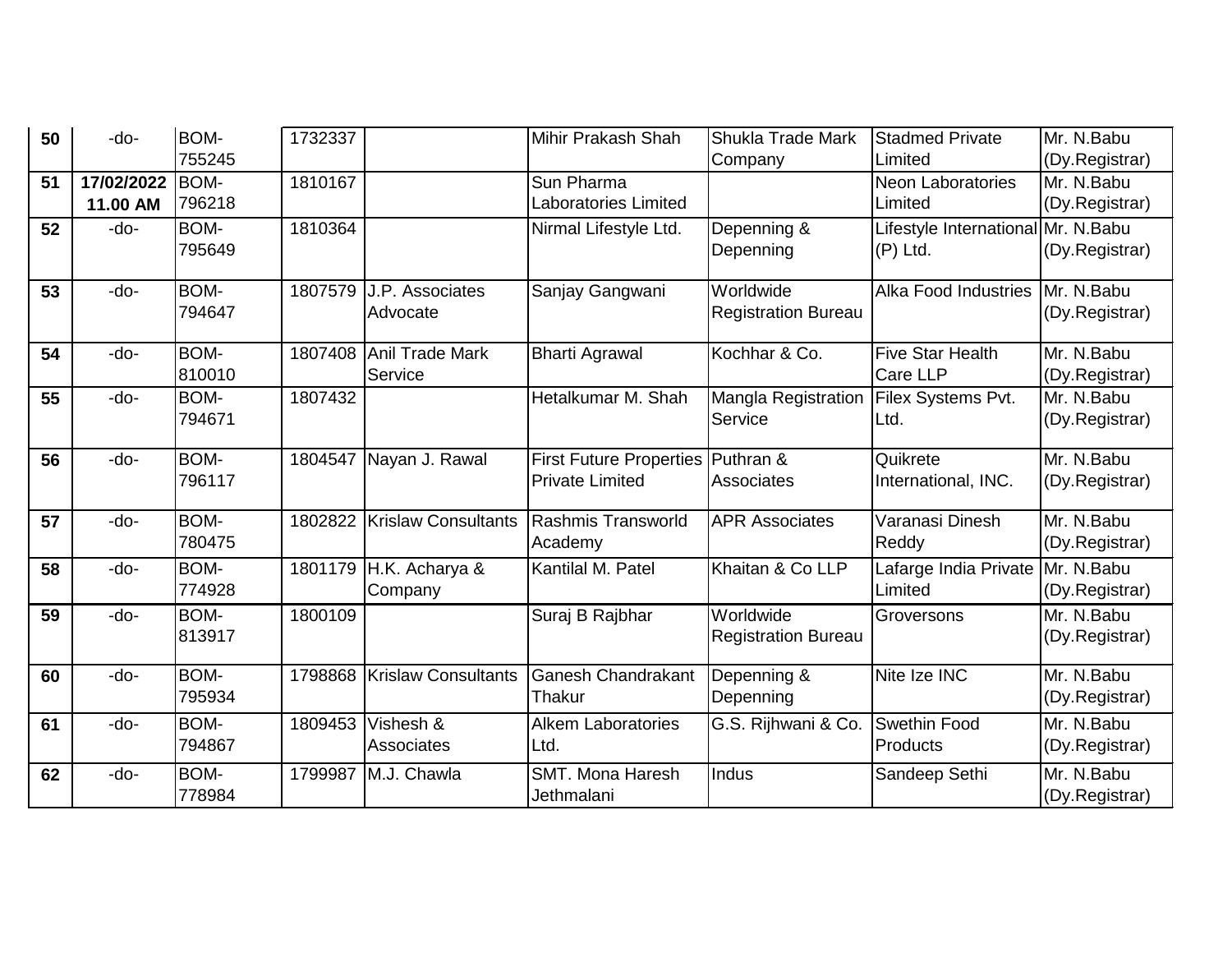| 63 | -do-                   | BOM-<br>771580 |         | 1799203 Rakesh Soni                                                    | <b>Suresh Shrivas</b>                               | S.K. Trademarks<br>Co.                | S.H. Group                                       | Mr. N.Babu<br>(Dy.Registrar)                 |
|----|------------------------|----------------|---------|------------------------------------------------------------------------|-----------------------------------------------------|---------------------------------------|--------------------------------------------------|----------------------------------------------|
| 64 | $-do-$                 | BOM-<br>808411 |         | 1799232 India Law Services,<br>Advocates & Legal<br><b>Consultants</b> | <b>Virchow Healthcare</b><br><b>Private Limited</b> | Remfry & Sagar                        | Aventis Pharma S.A.                              | Mr. N.Babu<br>(Dy.Registrar)                 |
| 65 | 21/02/2022<br>10.30 AM | BOM-<br>778957 | 1908926 | S.K. Marwah                                                            | <b>BMW Pharmaco India</b><br>Pvt. Ltd.              | Lall Lahiri &<br>Salhotra             | <b>Novartis AG</b>                               | Mr.<br>S.M.Togrikar<br>(Asstt.<br>Registrar) |
| 66 | -do-                   | BOM-<br>752924 | 1703062 |                                                                        | Mr. Kishor Kumar<br>Jaiswani                        | P.K. Arora                            | <b>Raju Confectionery</b><br>Pvt. Ltd.           | Mr.<br>S.M.Togrikar<br>(Asstt.<br>Registrar) |
| 67 | $-do-$                 | BOM-<br>756531 | 1700213 | Anil Kumar Giri                                                        | Kailash R. Dhoka                                    | Sen - Oberoi                          | Jules                                            | Mr.<br>S.M.Togrikar<br>(Asstt.<br>Registrar) |
| 68 | -do-                   | BOM-<br>752887 | 1690706 | Arjun T. Bhagat &<br>Co.                                               | Masala World Limited                                | Anand And Anand                       | Kimaya Fashions<br>Pvt. Ltd.                     | Mr.<br>S.M.Togrikar<br>(Asstt.<br>Registrar) |
| 69 | $-do-$                 | BOM-<br>758151 | 1689881 | Varikasery &<br>Varikasery                                             | Anil Peswani                                        | <b>Mohan Associates</b>               | Sharp Kabushiki<br>Kaisha (Sharp<br>Corporation) | Mr.<br>S.M.Togrikar<br>(Asstt.<br>Registrar) |
| 70 | -do-                   | BOM-<br>760459 | 1698349 | Arjun T. Bhagat &<br>Co.                                               | Kamat Hotels (India)<br>Limited                     | Loyal Registration<br><b>Services</b> | Lotus Herbals Ltd.                               | Mr.<br>S.M.Togrikar<br>(Asstt.<br>Registrar) |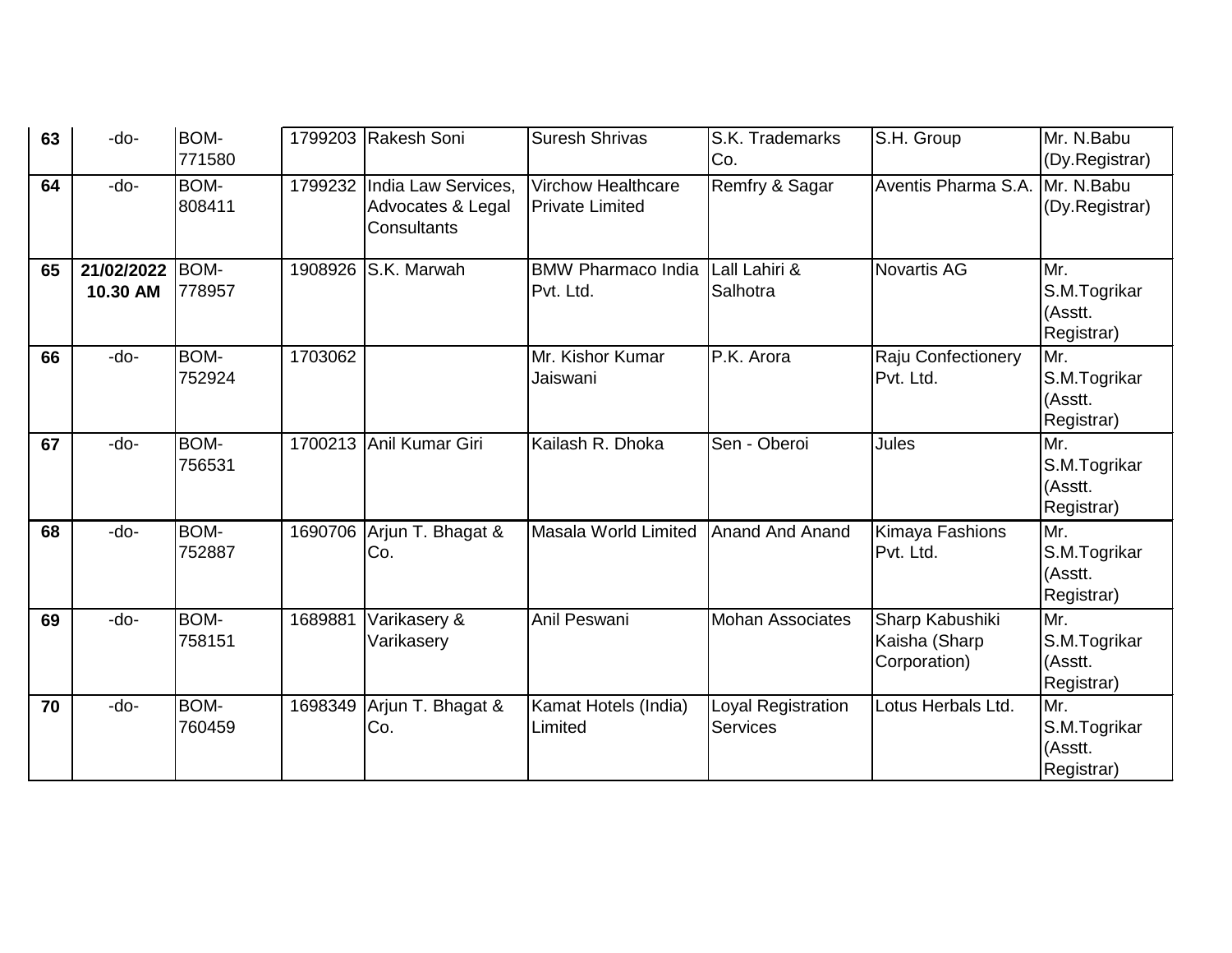| 71 | $-do-$ | BOM-        |         | 1975757 J.P. Associates     | Pradeep Kumar Khatri   Punjab Registration |                                    | <b>G.K. Products</b>           | Mr.               |
|----|--------|-------------|---------|-----------------------------|--------------------------------------------|------------------------------------|--------------------------------|-------------------|
|    |        | 814436      |         | Advocate                    |                                            | Service                            |                                | S.M.Togrikar      |
|    |        |             |         |                             |                                            |                                    |                                | (Asstt.           |
|    |        |             |         |                             |                                            |                                    |                                | Registrar)        |
| 72 | -do-   | <b>BOM-</b> | 1691973 |                             | Meyer Healthcare Pvt.                      | Loyal Registration                 | Northern Biologicals           | Mr.               |
|    |        | 762328      |         |                             | Ltd.                                       | <b>Services</b>                    | & Chemicals Pvt.               | S.M.Togrikar      |
|    |        |             |         |                             |                                            |                                    | Ltd.                           | (Asstt.           |
|    |        |             |         |                             |                                            |                                    |                                | Registrar)        |
| 73 | -do-   | BOM-        | 1704106 |                             | Surmount                                   | <b>Trademark Juris</b>             | Bestochem                      | Mr.               |
|    |        | 744171      |         |                             | Pharmaceuticals Pvt.                       |                                    | Formulations (I) Ltd           | S.M.Togrikar      |
|    |        |             |         |                             | Ltd.                                       |                                    |                                | (Asstt.           |
| 74 | $-do-$ | BOM-        | 1907261 | Aditya & Co                 | N L Sharma                                 | Grover & Associates Maja Cosmetics |                                | Registrar)<br>Mr. |
|    |        | 781805      |         |                             |                                            |                                    |                                | S.M.Togrikar      |
|    |        |             |         |                             |                                            |                                    |                                | (Asstt.           |
|    |        |             |         |                             |                                            |                                    |                                | Registrar)        |
| 75 | -do-   | BOM-        | 1698350 | Arjun T. Bhagat &           | Kamat Hotels (India)                       | Loyal Registration                 | Lotus Herbals Ltd.             | Mr. N.Babu        |
|    |        | 760460      |         | Co.                         | Limited                                    | <b>Services</b>                    |                                | (Dy.Registrar)    |
|    |        |             |         |                             |                                            |                                    |                                |                   |
| 76 | -do-   | <b>BOM-</b> |         | 1821437 Krishna & Saurastri | <b>Unichem Laboratories</b>                |                                    | <b>Indoco Remedies</b>         | Mr. N.Babu        |
|    |        | 767261      |         |                             | Limited                                    |                                    | Ltd.                           | (Dy.Registrar)    |
| 77 | -do-   | BOM-        | 1908590 | Varikasery &                | A.S.K. Garments                            | <b>Anand And Anand</b>             | Luxottica Group SPA Mr. N.Babu |                   |
|    |        | 778958      |         | Varikasery                  |                                            |                                    |                                | (Dy.Registrar)    |
| 78 | -do-   | BOM-        |         | 1689013 Rakesh Soni         | Vikram Singh                               | Lall & Sethi                       | Merrill Lynch & Co.            | Mr. N.Babu        |
|    |        | 743203      |         |                             | Chauhan                                    |                                    |                                | (Dy.Registrar)    |
| 79 | -do-   | BOM-        |         | 1695508 M & M Legal         | Innova Life Sciences                       | Lall Lahiri &                      | Novartis AG                    | Mr. N.Babu        |
|    |        | 742015      |         | <b>Ventures</b>             | Pvt. Ltd.                                  | Salhotra                           |                                | (Dy.Registrar)    |
| 80 | -do-   | BOM-        | 1695491 | M & M Legal                 | <b>Innova Life Sciences</b>                | Lall Lahiri &                      | Novartis AG                    | Mr. N.Babu        |
|    |        | 742014      |         | <b>Ventures</b>             | Pvt. Ltd.                                  | Salhotra                           |                                | (Dy.Registrar)    |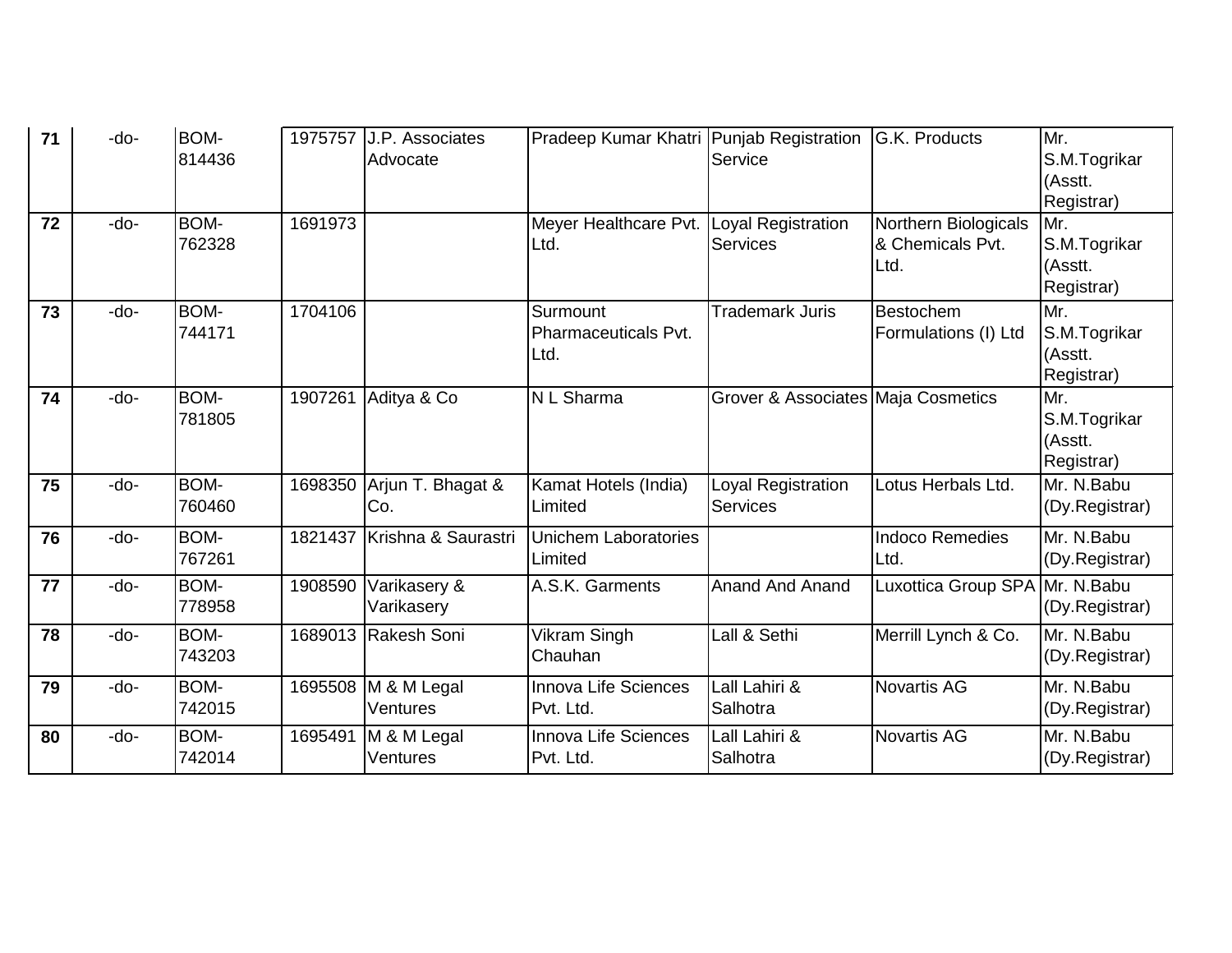| 81 | -do-                   | <b>BOM-</b><br>797469 | 1974206 Zeusip |                                 | Abbott Healthcare Pvt.<br>Ltd.                 |                              | <b>Neon Laboratories</b><br>Limited    | Mr. N.Babu<br>(Dy.Registrar)                 |
|----|------------------------|-----------------------|----------------|---------------------------------|------------------------------------------------|------------------------------|----------------------------------------|----------------------------------------------|
| 82 | -do-                   | BOM-<br>759667        | 1692626        |                                 | Dinesh Gupta                                   | Lall & Sethi                 | Eli Lilly & Co.                        | Mr. N.Babu<br>(Dy.Registrar)                 |
| 83 | -do-                   | BOM-<br>747713        | 1705832        |                                 | <b>BMW Pharmaco India</b><br>Pvt. Ltd.         | <b>Anand And Anand</b>       | <b>Novartis AG</b>                     | Mr. N.Babu<br>(Dy.Registrar)                 |
| 84 | -do-                   | BOM-<br>759664        | 1706950        |                                 | Kingston Technology<br>Far East Corp.          | Lall & Sethi                 | Myspace INC.                           | Mr. N.Babu<br>(Dy.Registrar)                 |
| 85 | -do-                   | BOM-<br>755336        | 1703629        |                                 | Cybele Pradise Pvt.<br>Ltd.                    | <b>Anand And Anand</b>       | <b>Emaar Properties</b><br><b>PJSC</b> | Mr. N.Babu<br>(Dy.Registrar)                 |
| 86 | -do-                   | BOM-<br>744525        | 1703628        |                                 | Cybele Paradise Pvt.<br>Ltd.                   |                              | Emar MGF Land Ltd. Mr. N.Babu          | (Dy.Registrar)                               |
| 87 | 22/02/2022<br>10.30 AM | BOM-<br>776811        |                | 1911887 Kayser And<br>Company   | <b>VVF Limited</b>                             | Amitabha Sen & Co. Diane Von | <b>Furstenberg Studio</b>              | Mr.<br>S.M.Togrikar<br>(Asstt.<br>Registrar) |
| 88 | -do-                   | BOM-<br>781447        |                | 1913008 M.J. Chawla             | Parmanand Nanikram   L.R. Swami Co.<br>Kukreja |                              | Gandhimathi<br>Appliances Limited      | Mr.<br>S.M.Togrikar<br>(Asstt.<br>Registrar) |
| 89 | -do-                   | BOM-<br>802719        | 1912751        | Dr. Gopakumar G.<br><b>Nair</b> | Chandra Bhagat<br>Pharma Pvt. Ltd.             | Khaitan & Co.                | <b>Lupin Limited</b>                   | Mr.<br>S.M.Togrikar<br>(Asstt.<br>Registrar) |
| 90 | -do-                   | BOM-<br>781158        | 1908927        | S.K. Marwah                     | <b>BMW Pharmaco India</b><br>Pvt. Ltd.         |                              | Bal Pharma Ltd.                        | Mr.<br>S.M.Togrikar<br>(Asstt.<br>Registrar) |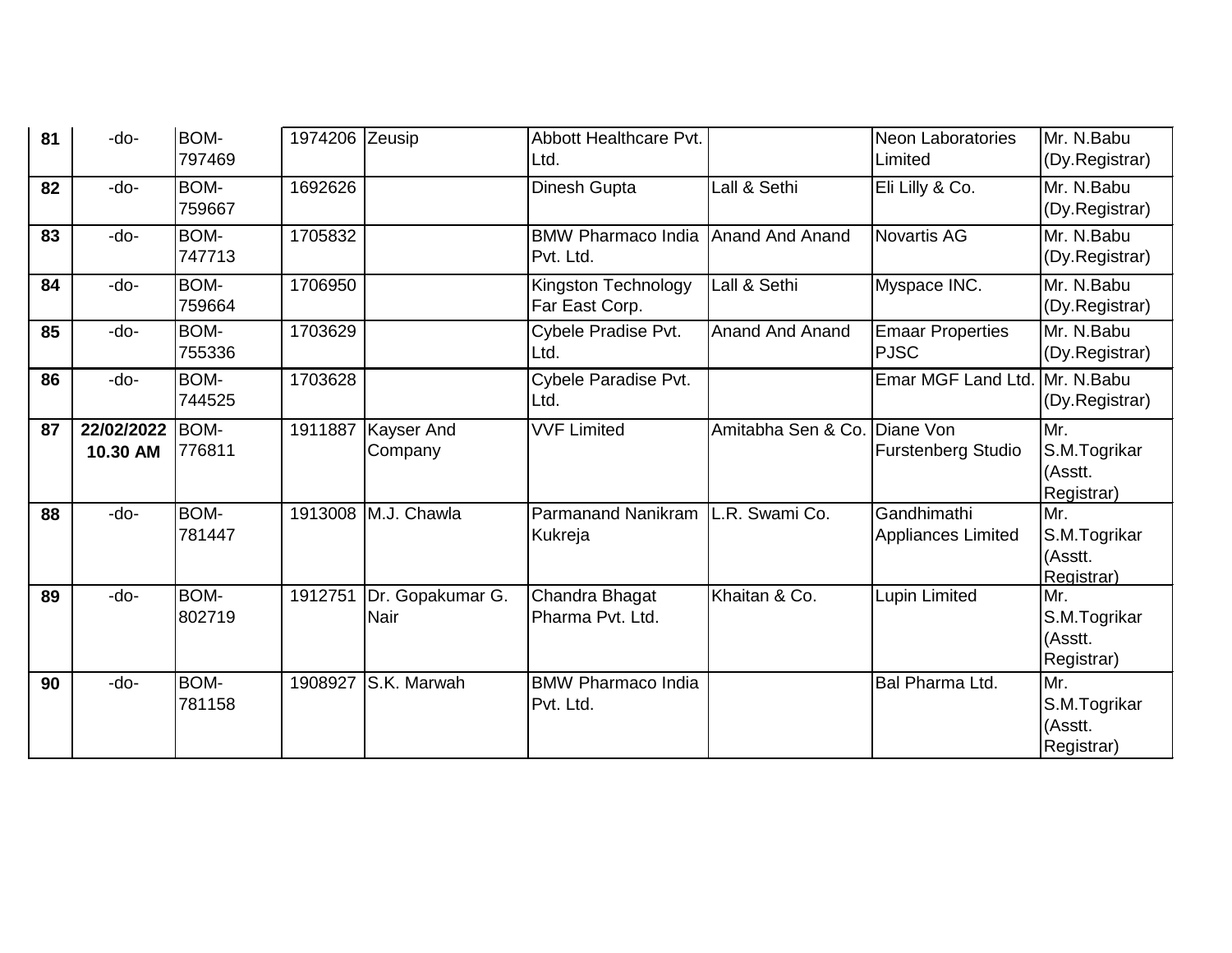| -do- | BOM-                                                     |                                                                                                                          | 1704635 Rah India                        | <b>Shirley May</b>                                                                                                                                                                                                                                        | Delhi Registration                                                                                                                                                                                                        | Izuk Chemicals &                                                                                                                                                                           | Mr.                                                                                                                                                                                                 |
|------|----------------------------------------------------------|--------------------------------------------------------------------------------------------------------------------------|------------------------------------------|-----------------------------------------------------------------------------------------------------------------------------------------------------------------------------------------------------------------------------------------------------------|---------------------------------------------------------------------------------------------------------------------------------------------------------------------------------------------------------------------------|--------------------------------------------------------------------------------------------------------------------------------------------------------------------------------------------|-----------------------------------------------------------------------------------------------------------------------------------------------------------------------------------------------------|
|      | 744150                                                   |                                                                                                                          |                                          |                                                                                                                                                                                                                                                           |                                                                                                                                                                                                                           | <b>Herbals</b>                                                                                                                                                                             | S.M.Togrikar                                                                                                                                                                                        |
|      |                                                          |                                                                                                                          |                                          | Zone)                                                                                                                                                                                                                                                     |                                                                                                                                                                                                                           |                                                                                                                                                                                            | (Asstt.                                                                                                                                                                                             |
|      |                                                          |                                                                                                                          |                                          |                                                                                                                                                                                                                                                           |                                                                                                                                                                                                                           |                                                                                                                                                                                            | Registrar)                                                                                                                                                                                          |
| -do- |                                                          |                                                                                                                          |                                          |                                                                                                                                                                                                                                                           |                                                                                                                                                                                                                           |                                                                                                                                                                                            | Mr.                                                                                                                                                                                                 |
|      | 794666                                                   |                                                                                                                          | Co.                                      | <b>Private Limited</b>                                                                                                                                                                                                                                    | Associates                                                                                                                                                                                                                | Shop                                                                                                                                                                                       | S.M.Togrikar                                                                                                                                                                                        |
|      |                                                          |                                                                                                                          |                                          |                                                                                                                                                                                                                                                           |                                                                                                                                                                                                                           |                                                                                                                                                                                            | (Asstt.                                                                                                                                                                                             |
|      |                                                          |                                                                                                                          |                                          |                                                                                                                                                                                                                                                           |                                                                                                                                                                                                                           |                                                                                                                                                                                            | Registrar)                                                                                                                                                                                          |
|      |                                                          |                                                                                                                          |                                          |                                                                                                                                                                                                                                                           |                                                                                                                                                                                                                           |                                                                                                                                                                                            | Mr.                                                                                                                                                                                                 |
|      |                                                          |                                                                                                                          |                                          |                                                                                                                                                                                                                                                           |                                                                                                                                                                                                                           |                                                                                                                                                                                            | S.M.Togrikar                                                                                                                                                                                        |
|      |                                                          |                                                                                                                          |                                          |                                                                                                                                                                                                                                                           |                                                                                                                                                                                                                           |                                                                                                                                                                                            | (Asstt.                                                                                                                                                                                             |
|      |                                                          |                                                                                                                          |                                          |                                                                                                                                                                                                                                                           |                                                                                                                                                                                                                           |                                                                                                                                                                                            | Registrar)                                                                                                                                                                                          |
|      |                                                          |                                                                                                                          |                                          |                                                                                                                                                                                                                                                           |                                                                                                                                                                                                                           |                                                                                                                                                                                            | Mr.                                                                                                                                                                                                 |
|      |                                                          |                                                                                                                          |                                          |                                                                                                                                                                                                                                                           |                                                                                                                                                                                                                           |                                                                                                                                                                                            | S.M.Togrikar                                                                                                                                                                                        |
|      |                                                          |                                                                                                                          |                                          |                                                                                                                                                                                                                                                           |                                                                                                                                                                                                                           |                                                                                                                                                                                            | (Asstt.                                                                                                                                                                                             |
|      |                                                          |                                                                                                                          |                                          |                                                                                                                                                                                                                                                           |                                                                                                                                                                                                                           |                                                                                                                                                                                            | Registrar)                                                                                                                                                                                          |
|      |                                                          |                                                                                                                          |                                          |                                                                                                                                                                                                                                                           |                                                                                                                                                                                                                           |                                                                                                                                                                                            | Mr.                                                                                                                                                                                                 |
|      |                                                          |                                                                                                                          |                                          |                                                                                                                                                                                                                                                           |                                                                                                                                                                                                                           |                                                                                                                                                                                            | S.M.Togrikar                                                                                                                                                                                        |
|      |                                                          |                                                                                                                          |                                          |                                                                                                                                                                                                                                                           |                                                                                                                                                                                                                           |                                                                                                                                                                                            | (Asstt.                                                                                                                                                                                             |
|      |                                                          |                                                                                                                          |                                          |                                                                                                                                                                                                                                                           |                                                                                                                                                                                                                           |                                                                                                                                                                                            | Registrar)                                                                                                                                                                                          |
|      |                                                          |                                                                                                                          |                                          |                                                                                                                                                                                                                                                           |                                                                                                                                                                                                                           |                                                                                                                                                                                            | Mr.                                                                                                                                                                                                 |
|      |                                                          |                                                                                                                          |                                          |                                                                                                                                                                                                                                                           |                                                                                                                                                                                                                           |                                                                                                                                                                                            | S.M.Togrikar                                                                                                                                                                                        |
|      |                                                          |                                                                                                                          |                                          |                                                                                                                                                                                                                                                           |                                                                                                                                                                                                                           |                                                                                                                                                                                            | (Asstt.                                                                                                                                                                                             |
|      |                                                          |                                                                                                                          |                                          |                                                                                                                                                                                                                                                           |                                                                                                                                                                                                                           |                                                                                                                                                                                            | Registrar)<br>Mr. N.Babu                                                                                                                                                                            |
|      |                                                          |                                                                                                                          |                                          |                                                                                                                                                                                                                                                           |                                                                                                                                                                                                                           |                                                                                                                                                                                            | (Dy.Registrar)                                                                                                                                                                                      |
|      |                                                          |                                                                                                                          |                                          |                                                                                                                                                                                                                                                           |                                                                                                                                                                                                                           |                                                                                                                                                                                            |                                                                                                                                                                                                     |
|      |                                                          |                                                                                                                          |                                          |                                                                                                                                                                                                                                                           |                                                                                                                                                                                                                           |                                                                                                                                                                                            | Mr. N.Babu                                                                                                                                                                                          |
|      |                                                          |                                                                                                                          |                                          |                                                                                                                                                                                                                                                           |                                                                                                                                                                                                                           |                                                                                                                                                                                            | (Dy.Registrar)<br>Mr. N.Babu                                                                                                                                                                        |
|      | 777881                                                   |                                                                                                                          | Associates                               |                                                                                                                                                                                                                                                           | Salhotra                                                                                                                                                                                                                  | Pharmaceuticals                                                                                                                                                                            | (Dy.Registrar)                                                                                                                                                                                      |
|      |                                                          |                                                                                                                          |                                          |                                                                                                                                                                                                                                                           |                                                                                                                                                                                                                           |                                                                                                                                                                                            |                                                                                                                                                                                                     |
|      | -do-<br>-do-<br>-do-<br>-do-<br>-do-<br>$-do-$<br>$-do-$ | BOM-<br>BOM-<br>810348<br>BOM-<br>760308<br>BOM-<br>760306<br>BOM-<br>811331<br>BOM-<br>801884<br>BOM-<br>765595<br>BOM- | 1911279<br>1746793<br>1746791<br>1666026 | 1911674 M.P. Mirchandani &<br><b>Krislaw Consultants</b><br>Solomon & Roy<br>Intellectual Property<br><b>Services</b><br>Solomon & Roy<br><b>Intellectual Property</b><br><b>Services</b><br>1910519 Rakesh Soni<br>1909276 Tas & Co.<br>1914987 D.H. Law | <b>Prince Cuisines</b><br>Lakhmichand K.<br>Motwani<br>Ecoaxis Systems Pvt.<br>Ltd.<br>Ecoaxis Systems Pvt.<br>Ltd.<br>Mr. Ankit Sachdev<br>Mr. Anand puranik<br>Aditya Birla Retail<br>Limited<br><b>Wanbury Limited</b> | International FZE (Saif Services<br>S. Singh &<br>Jatin Y. Trivedi<br><b>Bansal &amp; Company</b><br>oyal Registration<br><b>Services</b><br>Varikasery &<br>Varikasery<br>Lall Lahiri And | G.K. Prince Pan<br>Ajanta Transistor<br><b>And Clock</b><br>Manufacturing<br>Axis Bank Ltd.<br>Axis Bank Ltd.<br>Lotus Herbals Ltd.<br><b>Lotus Herbals</b><br>Limited<br>Indo Euro Expert<br>Arena |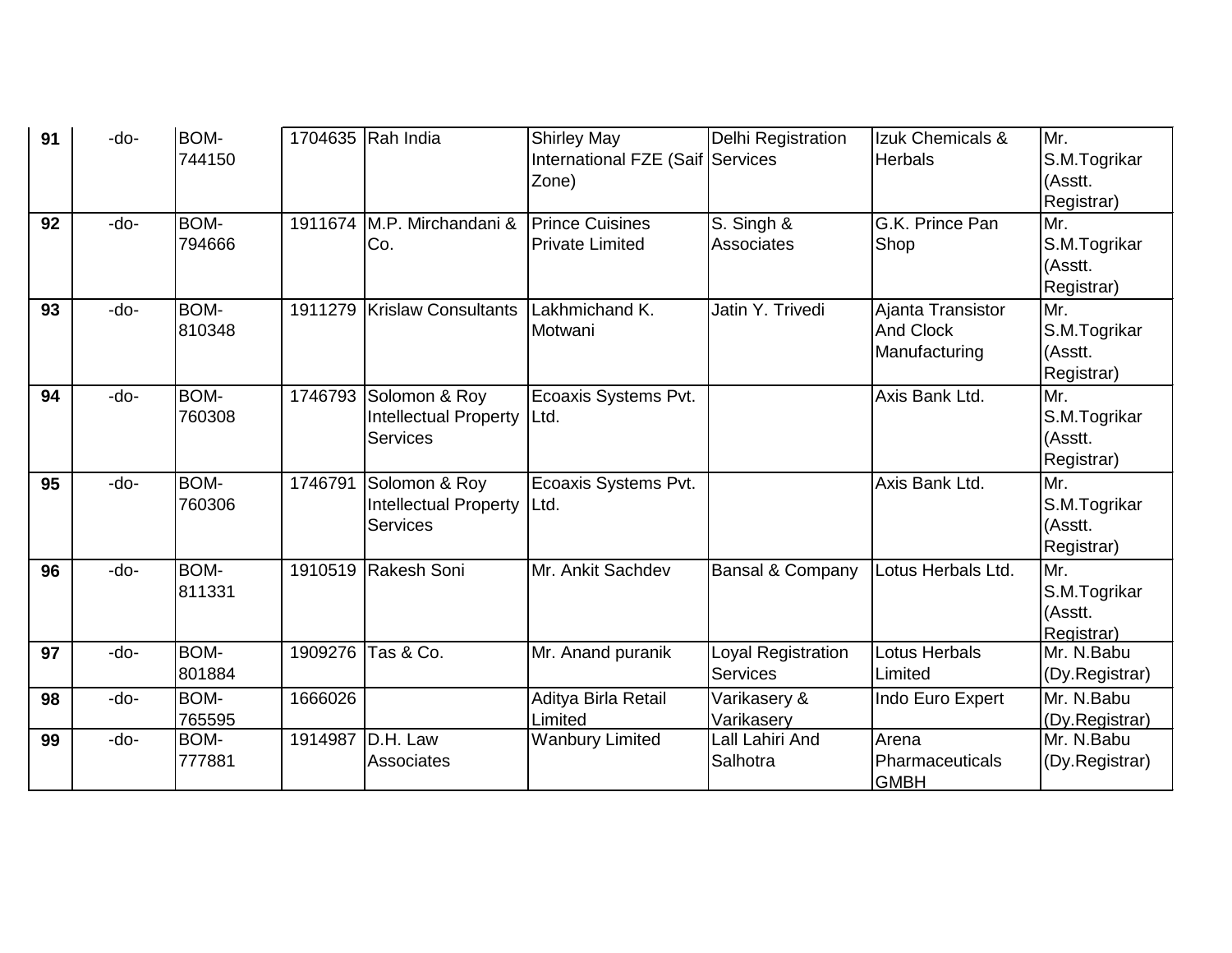| 100 | -do-                   | <b>BOM-</b><br>801622 |         | 1909276 Tas & Co.                        | Mr. Anand puranik                              | <b>Delhi Registration</b><br><b>Services</b> | KRBL Ltd.                               | Mr. N.Babu<br>(Dy.Registrar)                 |
|-----|------------------------|-----------------------|---------|------------------------------------------|------------------------------------------------|----------------------------------------------|-----------------------------------------|----------------------------------------------|
| 101 | -do-                   | BOM-<br>760486        |         | 1663622 R.K. Dewan & Co.                 | <b>Rocket Foods Limited</b>                    | J.T. Trivedi &<br>Associates                 | <b>Apex Industries</b>                  | Mr. N.Babu<br>(Dy.Registrar)                 |
| 102 | -do-                   | BOM-<br>777939        |         | 1914986 D.H. Law<br>Associates           | <b>Wanbury Limited</b>                         | Lall Lahiri And<br>Salhotra                  | Arena<br>Pharmaceuticals<br><b>GMBH</b> | Mr. N.Babu<br>(Dy.Registrar)                 |
| 103 | -do-                   | BOM-<br>805529        | 1914165 |                                          | Dr. Jalinder Tukaram<br>Deshmukh               | Sushant M. Singh &<br>Associates             | Yogi Herbals                            | Mr. N.Babu<br>(Dy.Registrar)                 |
| 104 | -do-                   | <b>BOM-</b><br>803043 |         | 1914878 Makhija &<br>Associates          | Mr. Yusuf Jabbar<br>Shaikh                     | Surana And Surana                            | Mahindra Navistar<br>Automotives Ltd.   | Mr. N.Babu<br>(Dy.Registrar)                 |
| 105 | $-do-$                 | BOM-<br>801881        | 1914336 | Shailendra Thatte &<br><b>Associates</b> | <b>Future City Properties</b><br>Pvt. Ltd.     | Bansal & Company                             | Lakshish Group                          | Mr. N.Babu<br>(Dy.Registrar)                 |
| 106 | -do-                   | BOM-<br>763757        | 1668015 |                                          | Sunder Ajanta<br>Infrastructures Ltd.          |                                              | Ajanta India Ltd.                       | Mr. N.Babu<br>(Dy.Registrar)                 |
| 107 | 23/02/2022<br>10.30 AM | <b>BOM-</b><br>814733 | 1973365 | Raghunath<br>Saraswat, Advocate          | <b>Gopal Shivdas And</b><br>Sons               | Y.J. Trivedi & Co.                           | Meghdev Enterprises Mr.                 | S.M.Togrikar<br>(Asstt.<br>Registrar)        |
| 108 | -do-                   | BOM-<br>778871        |         | 1957593 Arjun T. Bhagat &<br>Co.         | Gada Estates Pvt. Ltd.                         | G.D. Bansal<br>(Advocate)                    | Shailja Tex Prints                      | Mr.<br>S.M.Togrikar<br>(Asstt.<br>Registrar) |
| 109 | -do-                   | BOM-<br>778872        |         | 1957598 Arjun T. Bhagat &<br>Co.         | Gada Estates Pvt. Ltd.                         | G.D. Bansal<br>(Advocate)                    | Shailja Tex Prints                      | Mr.<br>S.M.Togrikar<br>(Asstt.<br>Registrar) |
| 110 | -do-                   | BOM-<br>797691        | 1975495 | Aditya & Associates                      | <b>Tibet Everest Glacier</b><br>Water Co. Ltd. | Chadha And<br>Chadha                         | Mount Everest Ltd.                      | Mr.<br>S.M.Togrikar<br>(Asstt.<br>Registrar) |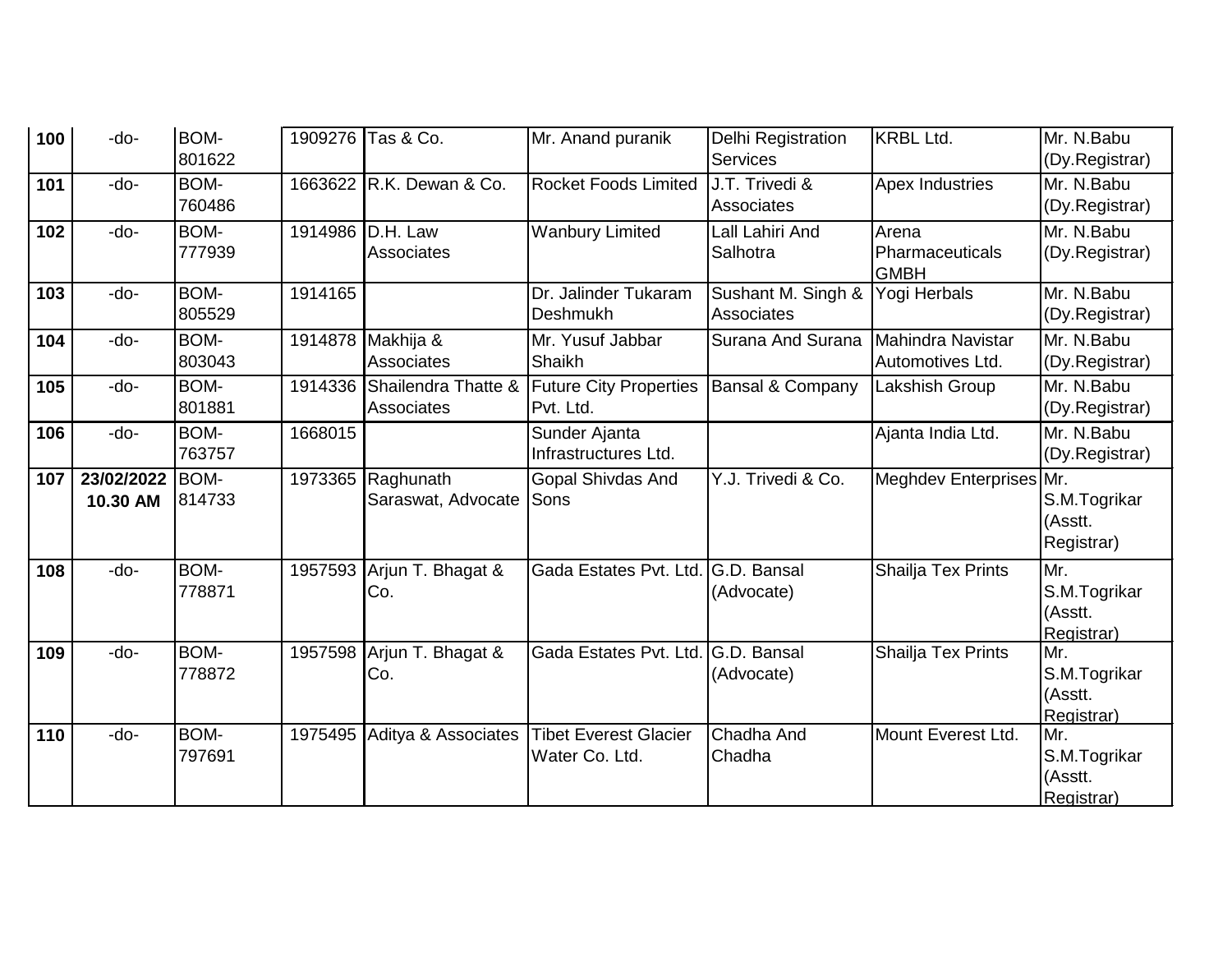| 111 | -do-   | <b>BOM-</b> |                | 1956053 Anil D. Sawant     | <b>Vyas Foods</b>            | Y.J. Trivedi & Co.     | Kostas International     | Mr.                     |
|-----|--------|-------------|----------------|----------------------------|------------------------------|------------------------|--------------------------|-------------------------|
|     |        | 778900      |                |                            |                              |                        | <b>INC</b>               | S.M.Togrikar            |
|     |        |             |                |                            |                              |                        |                          | (Asstt.                 |
|     |        |             |                |                            |                              |                        |                          | Registrar)              |
| 112 | $-do-$ | BOM-        | 1816083 Zeusip |                            | Abbot Healthcare Pvt.        |                        | <b>Neon Laboratories</b> | Mr.                     |
|     |        | 797471      |                |                            | Ltd.                         |                        | Limited                  | S.M.Togrikar            |
|     |        |             |                |                            |                              |                        |                          | (Asstt.                 |
| 113 | -do-   | <b>BOM-</b> | 1972897        | IR.K. Dewan & Co.          | <b>Mellow India Private</b>  | <b>Anand And Anand</b> | <b>Chanel Sarl</b>       | Registrar)<br>Mr.       |
|     |        | 814716      |                |                            | Limited                      |                        |                          |                         |
|     |        |             |                |                            |                              |                        |                          | S.M.Togrikar<br>(Asstt. |
|     |        |             |                |                            |                              |                        |                          |                         |
| 114 | $-do-$ | BOM-        |                | 1970619 Ahuja & Associates | <b>MIRC Electronics Ltd.</b> | Anand & Anand          | Oneida Ltd.              | Registrar)<br>Mr.       |
|     |        | 779962      |                |                            |                              |                        |                          | S.M.Togrikar            |
|     |        |             |                |                            |                              |                        |                          | (Asstt.                 |
|     |        |             |                |                            |                              |                        |                          | Registrar)              |
| 115 | $-do-$ | BOM-        | 1974233 Zeusip |                            | Abbott Healthcare Pvt.       | Tas & Co.              | <b>Neon Laboratories</b> | Mr.                     |
|     |        | 797468      |                |                            | Ltd.                         |                        | Limited                  | S.M.Togrikar            |
|     |        |             |                |                            |                              |                        |                          | (Asstt.                 |
|     |        |             |                |                            |                              |                        |                          | Registrar)              |
| 116 | -do-   | BOM-        |                | 1654955 Nair & Nair        | <b>Bharti Life Sciences</b>  | V. Ravi, Advocate      | Micro Labs Limited       | Mr.                     |
|     |        | 759505      |                | <b>Associates</b>          | Pvt. Ltd.                    |                        |                          | S.M.Togrikar            |
|     |        |             |                |                            |                              |                        |                          | (Asstt.                 |
|     |        |             |                |                            |                              |                        |                          | Registrar)              |
| 117 | -do-   | <b>BOM-</b> |                | 1970619 Ahuja & Associates | <b>MIRC Electronics Ltd.</b> | Anand & Anand          | Oneida Ltd.              | Mr. N.Babu              |
|     |        | 779963      |                |                            |                              |                        |                          | (Dy.Registrar)          |
| 118 | -do-   | BOM-        |                | 1970619 Ahuja & Associates | <b>MIRC Electronics Ltd.</b> | Anand & Anand          | Oneida Ltd.              | Mr. N.Babu              |
|     |        | 779961      |                |                            |                              |                        |                          | (Dy.Registrar)          |
| 119 | -do-   | BOM-        |                | 1962633 M.P. Mirchandani & | <b>Anchor Health And</b>     | Anand & Anand          | Colgate - Palmolive      | Mr. N.Babu              |
|     |        | 797178      |                | Co.                        | Beauty Care Pvt. Ltd.        |                        | Company                  | (Dy.Registrar)          |
|     |        |             |                |                            |                              |                        |                          |                         |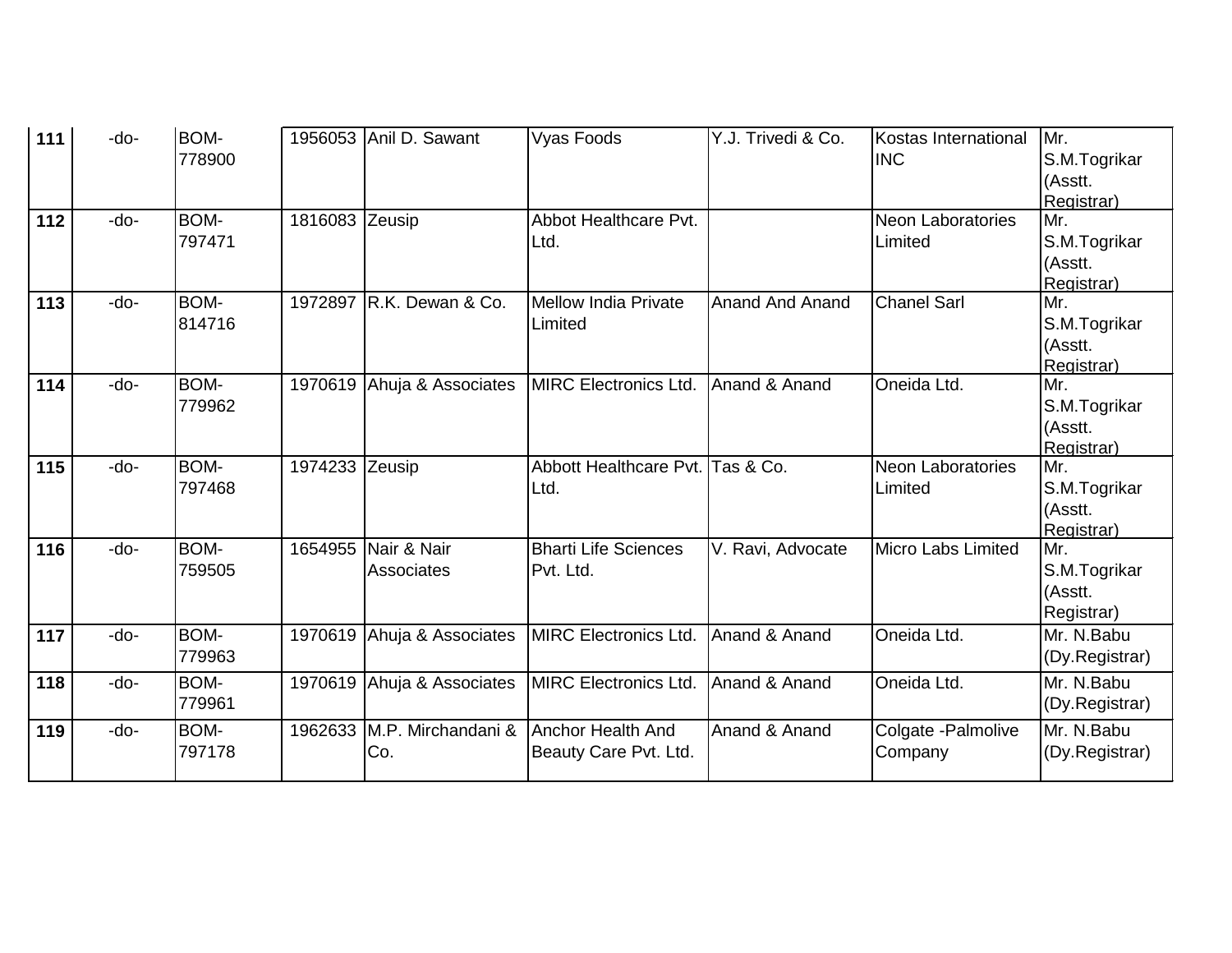| 120 | -do-                   | <b>BOM-</b><br>813973 | 1959332        | Agnihotri & Jha<br>Associates   | Yogleela Sulphur And<br><b>Agchem Industries</b><br>Pvt. Ltd. |                                   | Sunvet Pharma Pvt.<br>Ltd.                                            | Mr. N.Babu<br>(Dy.Registrar) |
|-----|------------------------|-----------------------|----------------|---------------------------------|---------------------------------------------------------------|-----------------------------------|-----------------------------------------------------------------------|------------------------------|
| 121 | -do-                   | BOM-<br>779731        | 1963373        | Raghunath<br>Saraswat, Advocate | <b>Multimol Microfertilizer</b><br>Industries                 | Y.J. Trivedi & Co.                | Meghmani Organics<br>Ltd.                                             | Mr. N.Babu<br>(Dy.Registrar) |
| 122 | -do-                   | BOM-<br>779732        | 1963372        | Raghunath<br>Saraswat, Advocate | Multimol Microfertilizer   Y.J. Trivedi & Co.<br>Industries   |                                   | Meghmani Organics<br>Ltd.                                             | Mr. N.Babu<br>(Dy.Registrar) |
| 123 | -do-                   | BOM-<br>780892        |                | 1964312 R.K. Dewan & Co.        | The Ugar Sugar<br><b>Works Limited</b>                        | <b>Legal Solutions</b>            | <b>Millenium Beer</b><br>Industries Ltd.                              | Mr. N.Babu<br>(Dy.Registrar) |
| 124 | -do-                   | BOM-<br>796312        |                | 1963528 Aditya & Co.            | Sunil Khanna                                                  | P.S. Pai & Co.                    | Mehsana Dist.<br>$Co-$<br>op. Milk Producers,<br><b>Union Limited</b> | Mr. N.Babu<br>(Dy.Registrar) |
| 125 | -do-                   | BOM-<br>813705        | 1958445        |                                 | Sanjay Mehrotra                                               | <b>Samrat Rasal</b>               | Micropark Logistics<br>Pvt. Ltd.                                      | Mr. N.Babu<br>(Dy.Registrar) |
| 126 | -do-                   | BOM-<br>779964        | 1970619        | Ahuja & Associates              | <b>MIRC Electronics Ltd.</b>                                  | <b>Anand And Anand</b>            | Oneida Ltd.                                                           | Mr. N.Babu<br>(Dy.Registrar) |
| 127 | -do-                   | BOM-<br>779095        | 1965558 Zeusip |                                 | Abbott Healthcare Pvt.<br>Ltd.                                |                                   | Bal Pharma Ltd.                                                       | Mr. N.Babu<br>(Dy.Registrar) |
| 128 | -do-                   | BOM-<br>780392        | 1967104        |                                 | Sun Pharma<br>Laboratories Limited                            |                                   | Medley<br>Pharmaceuticals Ltd.                                        | Mr. N.Babu<br>(Dy.Registrar) |
| 129 | 23/02/2022<br>02.30 PM | <b>BOM-</b><br>795328 | 1972848        |                                 | <b>Harshal Shridhar</b><br>Khairnar                           | Saikrishna &<br><b>Associates</b> | Pixar                                                                 | Mr. N.Babu<br>(Dy.Registrar) |
| 130 | -do-                   | BOM-<br>778900        | 1956053        | Anil D. Sawant                  | <b>Vyas Foods</b>                                             | Y.J. Trivedi & Co.                | Kostas International<br><b>INC</b>                                    | Mr. N.Babu<br>(Dy.Registrar) |
| 131 | -do-                   | BOM-<br>778873        | 1957589        | Arjun T. Bhagat &<br>Co.        | Gada Estates Pvt. Ltd. G.D. Bansal                            | (Advocate)                        | Shailja Tex Prints                                                    | Mr. N.Babu<br>(Dy.Registrar) |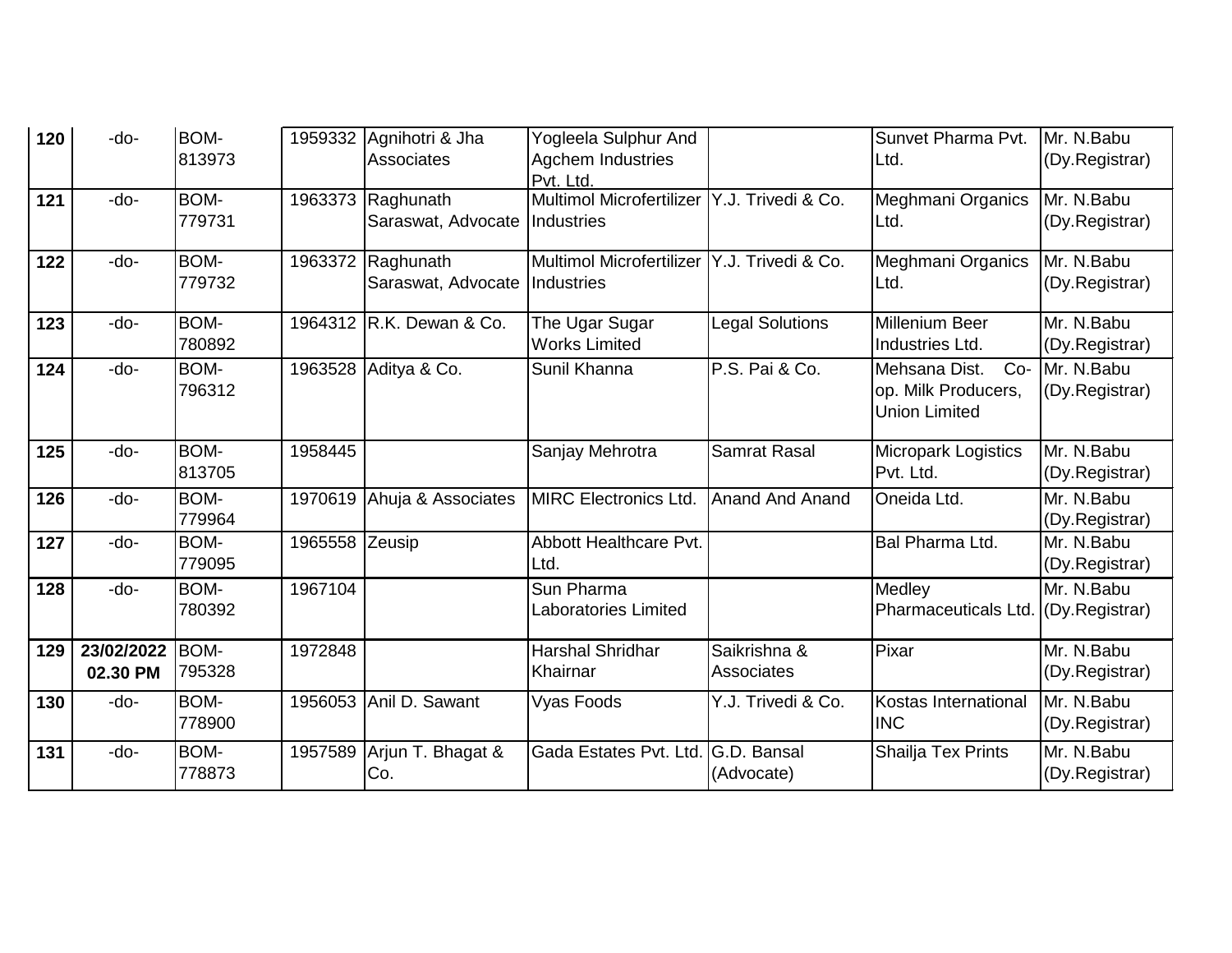| 132 | -do-                   | BOM-<br>759485 |         | 1701712 Vishesh &<br><b>Associates</b> | <b>Alkem Laboratories</b><br>Ltd.                             | Delhi Registration<br><b>Services</b> | J.K. Oil Industries                            | Mr. N.Babu<br>(Dy.Registrar)                  |
|-----|------------------------|----------------|---------|----------------------------------------|---------------------------------------------------------------|---------------------------------------|------------------------------------------------|-----------------------------------------------|
| 133 | 24/02/2022<br>10.30 AM | BOM-<br>739269 |         | 1475935 Arjun T. Bhagat &<br>Co.       | <b>United Home</b><br><b>Entertainment Private</b><br>Limited | Dua Associates                        | <b>Virtual Marketing</b><br>(India) Pvt. Ltd.  | Mr.<br>S.M.Togrikar<br>(Asstt.<br>Registrar)  |
| 134 | -do-                   | BOM-<br>761176 | 1465734 | Vishesh &<br>Associates                | <b>Aglowmed Limited</b>                                       | Ashoka Trade<br>Marks Co.             | <b>Nestor</b><br>Pharmaceuticals Ltd.          | Mr.<br>S.M.Togrikar<br>(Asstt.<br>Registrar)  |
| 135 | $-do-$                 | BOM-<br>762320 |         | 1464682 Deepti G. Adhav                | <b>Ratnesh Ganeshmal</b><br>Kothari                           | <b>Anand And Anand</b>                | <b>Liberty Footwear</b>                        | Mr.<br>S.M.Togrikar<br>(Asstt.<br>Registrar)  |
| 136 | $-do-$                 | BOM-<br>753230 | 1463914 |                                        | <b>Syncom Formulations</b><br>(India) Ltd.                    | Suraj Aggarwal,<br>Advocate           | <b>Parasol Laboratories</b><br>India P. Ltd.   | IMr.<br>S.M.Togrikar<br>(Asstt.<br>Registrar) |
| 137 | -do-                   | BOM-<br>802323 | 1920635 | Aditya & Associates                    | Zhuhai Seine<br>Technology Co. Ltd.                           | Sushant M. Singh &<br>Associates      | <b>Hindustan Pencils</b><br><b>Private Ltd</b> | Mr.<br>S.M.Togrikar<br>(Asstt.<br>Registrar)  |
| 138 | -do-                   | BOM-<br>777952 | 1920367 | Rakesh Soni                            | Rambir Singh                                                  | The Acme Company Dhanuka Agritech     | Ltd.                                           | Mr.<br>S.M.Togrikar<br>(Asstt.<br>Registrar)  |
| 139 | $-do-$                 | BOM-<br>759501 |         | 1469114 V.G. Parulkar                  | Geno Pharmaceuticals V. Ravi, Advocate<br>Limited             |                                       | <b>Micro Labs Limited</b>                      | Mr.<br>S.M.Togrikar<br>(Asstt.<br>Registrar)  |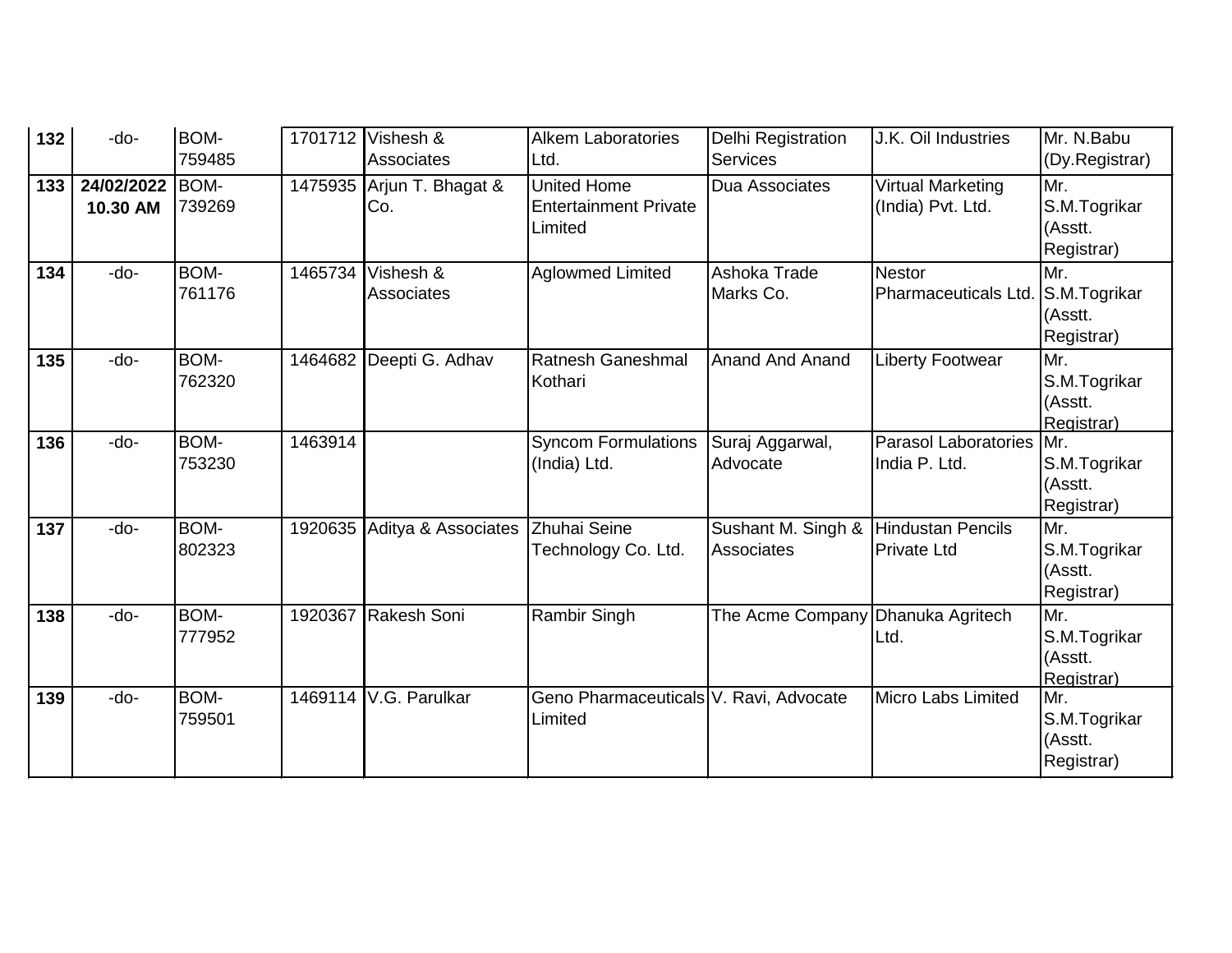| S.M.Togrikar<br>Registrar)<br>S.M.Togrikar<br>Registrar)<br>S.M.Togrikar<br>Registrar) |
|----------------------------------------------------------------------------------------|
|                                                                                        |
|                                                                                        |
|                                                                                        |
|                                                                                        |
|                                                                                        |
|                                                                                        |
|                                                                                        |
|                                                                                        |
|                                                                                        |
|                                                                                        |
| Nnova And Company Mr. N. Babu                                                          |
| (Dy.Registrar)                                                                         |
|                                                                                        |
| Mr. N.Babu                                                                             |
| (Dy.Registrar)                                                                         |
| Mr. N.Babu                                                                             |
| (Dy.Registrar)                                                                         |
| Mr. N.Babu                                                                             |
| (Dy.Registrar)                                                                         |
| Mr. N.Babu                                                                             |
| (Dy.Registrar)                                                                         |
| Mr. N.Babu                                                                             |
| (Dy.Registrar)                                                                         |
| Mr. N.Babu                                                                             |
|                                                                                        |
| (Dy.Registrar)                                                                         |
| Mr. N.Babu<br>(Dy.Registrar)                                                           |
|                                                                                        |